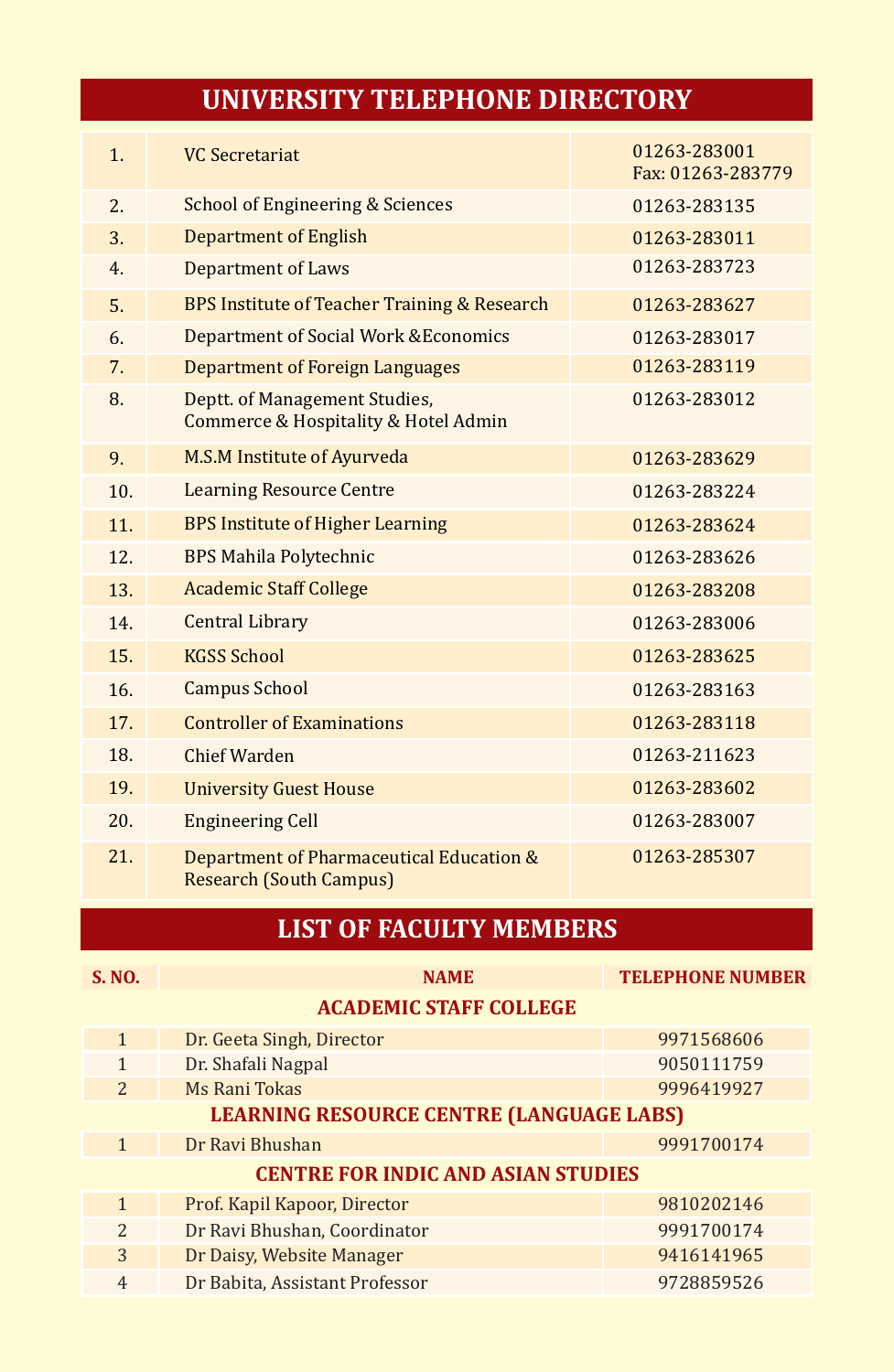| <b>DEPARTMENT OF ENGLISH</b>              |                                         |                          |  |  |  |
|-------------------------------------------|-----------------------------------------|--------------------------|--|--|--|
| $\mathbf{1}$                              | Prof. Kapil Kapoor                      | 09810202146              |  |  |  |
| $\overline{2}$                            | Dr Gulab Singh, Dean & Head             | 9215252007               |  |  |  |
| 3                                         | Dr. Amrita Sharma                       | 9671400533               |  |  |  |
| $\overline{4}$                            | Dr. Ravi Bhushan                        | 9991700174               |  |  |  |
| 5                                         | Mr. Himanshu Parmar                     | 9991700190               |  |  |  |
| 6                                         | Ms Shalini                              | 9416107066               |  |  |  |
| 7                                         | Dr. Geeta Phogat                        | 9466676870               |  |  |  |
| 8                                         | Mr. Ashok Verma                         | 9813671214               |  |  |  |
| 9                                         | Mr. Ajeet Singh                         | 9416865713               |  |  |  |
| 10                                        | Ms. Trisha Sharma                       | 9996928219               |  |  |  |
|                                           | <b>DEPARTMENT OF FOREIGN LANGUAGES</b>  |                          |  |  |  |
| $\mathbf{1}$                              | Dr. Ravi Bhushan, Head                  | 9991700174               |  |  |  |
| $\overline{2}$                            | Mr Mathachan K.J.                       | 9991700173               |  |  |  |
| 3                                         | Dr Sudipta Sil                          | 9215301927               |  |  |  |
| <b>DEPARTMENT OF LAWS</b>                 |                                         |                          |  |  |  |
|                                           |                                         | 9416763730               |  |  |  |
| $\mathbf{1}$<br>$\overline{2}$            | Prof. Vimal Joshi, Dean & Head          |                          |  |  |  |
| 3                                         | Dr. Rajesh Hooda                        | 9416962028<br>9466677040 |  |  |  |
| $\overline{4}$                            | Dr. Seema Jakhar<br>Dr Pawan Kumar      | 9466473106               |  |  |  |
| 5                                         |                                         | 9466725404               |  |  |  |
|                                           | Dr. Parmod Kumar                        |                          |  |  |  |
| 6<br>7                                    | Capt. Anil Balhara<br>Mr Ashish Kumar   | 9416160962               |  |  |  |
|                                           |                                         | 9996017238               |  |  |  |
| 8                                         | Dr Ashok Kumar                          | 9466448683               |  |  |  |
| 9                                         | Dr Archna Malik<br>Mrs Alka Bharti      | 9466257288               |  |  |  |
| 10                                        |                                         | 9671647922               |  |  |  |
|                                           | <b>DEPARTMENT OF MANAGEMENT STUDIES</b> |                          |  |  |  |
| $\mathbf{1}$                              | Dr. Sanket Vij                          | 9812310310               |  |  |  |
| $\overline{2}$                            | Dr. Shweta Hooda, Dean & Head           | 9466233073               |  |  |  |
| 3                                         | Mr. Krishan Kumar                       | 8053215801               |  |  |  |
| $\overline{4}$                            | Ms. Anshu Bharwdwaj                     | 9255261003               |  |  |  |
| 5                                         | Ms. Meenakshi Katyal                    | 9050900400               |  |  |  |
| 6                                         | Dr. Bhawana Vashisht                    | 9729177502               |  |  |  |
| 7                                         | Ms. Seema Malik                         | 9466087757               |  |  |  |
| 8                                         | Mr. Pankaj Misra                        | 9896981620               |  |  |  |
| 9                                         | Mr. Alok Kumar                          | 9802065625               |  |  |  |
| 10                                        | Mrs. Ishani Chopra                      | 9992223377               |  |  |  |
| 11                                        | Mr. Kapil Kumar                         | 9813719780               |  |  |  |
| <b>SCHOOL OF ENGINEERING AND SCIENCES</b> |                                         |                          |  |  |  |
| $\mathbf{1}$                              | Dr. Vijay Nehra                         | 9255229582               |  |  |  |
| $\overline{2}$                            | Mr Ajit Singh, Dean & Head              | 9416104183               |  |  |  |
| 3                                         | Dr. Lalit Jajpura                       | 9996008431               |  |  |  |
| $\overline{4}$                            | Mr Sunil Kumar                          | 9466423424               |  |  |  |
| 5                                         | Mr Vikash Malik                         | 9896253174               |  |  |  |
| 6                                         | <b>Mrs Sonal Beniwal</b>                | 9466531175               |  |  |  |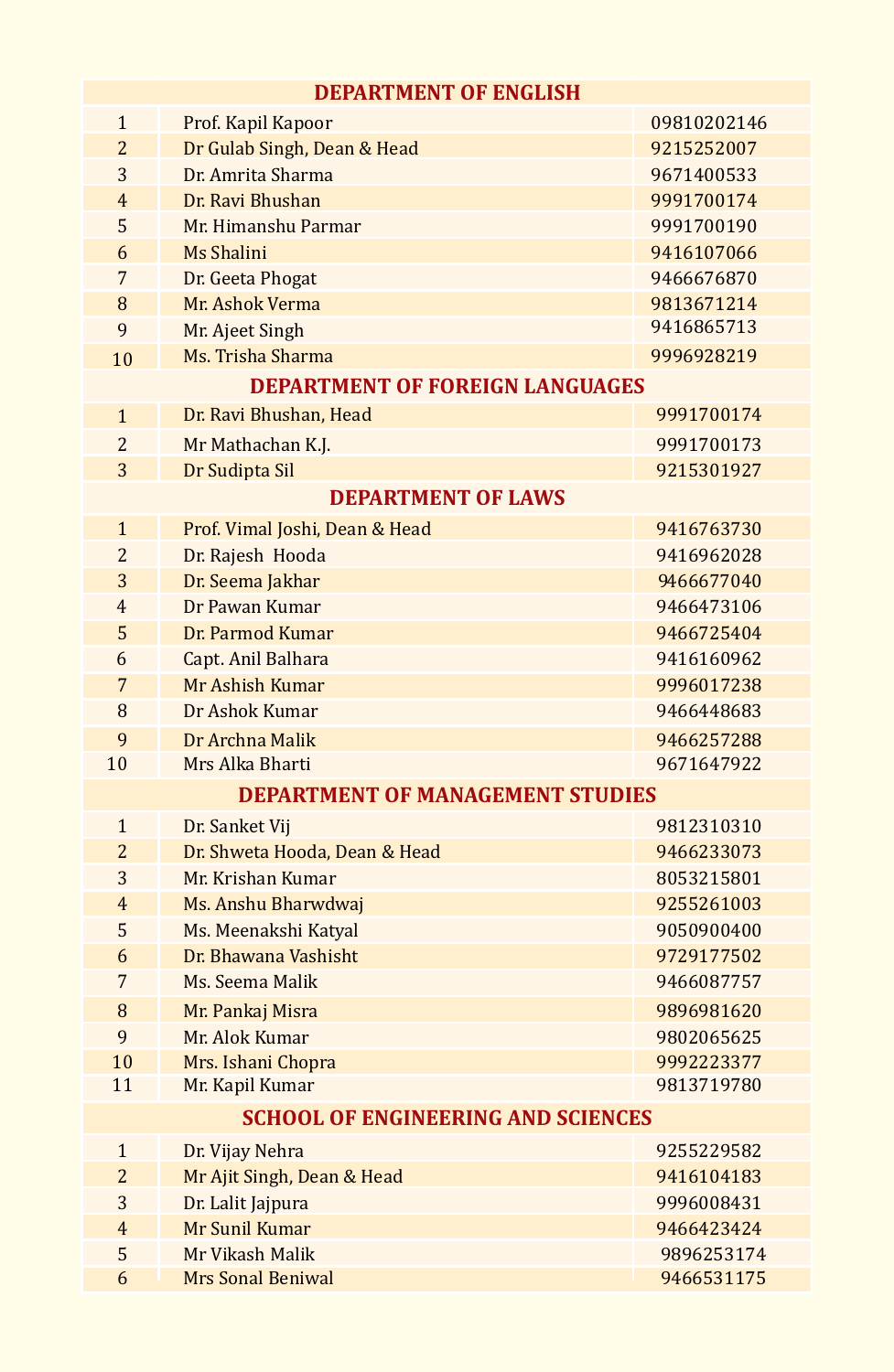| 7              | Mrs Sudesh                                                   | 9991193941 |  |  |  |
|----------------|--------------------------------------------------------------|------------|--|--|--|
| 8              | Ms Asha                                                      | 9467111290 |  |  |  |
| 9              | Ms Priyanka                                                  | 9996613006 |  |  |  |
| 10             | Mr Rajinder Kumar                                            | 9416779829 |  |  |  |
| 11             | Mr Sandeep Dahiya                                            | 9416776660 |  |  |  |
| 12             | Dr. Bhupinder                                                | 9416343755 |  |  |  |
| 13             | Mr Ashish Hooda                                              | 9971734730 |  |  |  |
| 14             | Mr Harinder Pal                                              | 9416241335 |  |  |  |
| 15             | Ms. Manju Saroha                                             | 9416233773 |  |  |  |
| 16             | Mr Vinod Saroha                                              | 9416427656 |  |  |  |
| 17             | Mr Krishan Kumar                                             | 9466709153 |  |  |  |
| 18             | Ms Sunita                                                    | 8295764500 |  |  |  |
|                | <b>BPS INSTITUTE OF TEACHER TRAINING &amp; RESEARCH</b>      |            |  |  |  |
| $\mathbf{1}$   | Dr. Suman Dalal, Dean & Head                                 | 9416337463 |  |  |  |
| $\overline{2}$ | Dr. Sandeep Berwal                                           | 9466642941 |  |  |  |
| 3              | Dr. Renuka Sharma                                            | 9416511077 |  |  |  |
| $\overline{4}$ | Dr. Sumitra Devi                                             | 9416273953 |  |  |  |
| 5              | Ms. Priya Dhingra                                            | 9416327603 |  |  |  |
| 6              | Sh. Sushil Kumar                                             | 9416126171 |  |  |  |
| 7              | Ms. Anu Balhara                                              | 9813706372 |  |  |  |
| 8              | Ms. Varuna                                                   | 9813344944 |  |  |  |
| 9              | Dr. (Mrs.) Reena Rani                                        | 9416090192 |  |  |  |
| 10             | Mrs. Sarla Rani                                              | 9466320706 |  |  |  |
| 11             | Ms. Monika                                                   | 9466344205 |  |  |  |
| 12             | Dr. Yogesh Chander                                           | 9416768558 |  |  |  |
| 13             | Mrs. Poonam                                                  | 9215601113 |  |  |  |
|                | <b>DEPARTMENT OF SOCIAL WORK &amp; ECONOMICS</b>             |            |  |  |  |
| $\mathbf{1}$   | Dr. Surinder Singh Mor                                       | 9729185100 |  |  |  |
| $\overline{2}$ | Ms Manju Panwar, Head                                        | 9996086737 |  |  |  |
| 3              | Ms Deepali Mathur                                            | 9254006976 |  |  |  |
| $\overline{4}$ | Mr Gian Chand                                                | 9729258394 |  |  |  |
| 5              | Ms Kiran Devi                                                | 9466214765 |  |  |  |
| 6              | Ms Anju Rani                                                 | 9466015002 |  |  |  |
|                | <b>DEPARTMENT OF PHARMACEUTICAL EDUCATION &amp; RESEARCH</b> |            |  |  |  |
| $\mathbf{1}$   | Dr. Neelam Jain, Head                                        | 9315368173 |  |  |  |
| $\overline{2}$ | Mr Ashwini Arya                                              | 9996622624 |  |  |  |
| 3              | Mr Anil Hooda                                                | 9416373675 |  |  |  |
|                | <b>BPS INSTITUTE OF HIGHER LEARNING</b>                      |            |  |  |  |
| $\mathbf{1}$   | Dr. Veena, Principal                                         | 9729865077 |  |  |  |
| $\overline{2}$ | Mrs Sneh Kohl                                                | 9416521326 |  |  |  |
| 3              | Mrs Krishna Rathee                                           | 9416486394 |  |  |  |
| $\overline{4}$ | Dr Sarita                                                    | 9996000861 |  |  |  |
| 5              | Mrs Kiran Sikka                                              | 9416357700 |  |  |  |
| 6              | Dr Abha                                                      | 9416516148 |  |  |  |
| 7              | Mrs Suman Rani                                               | 9466076235 |  |  |  |
| 8              | Mrs Renuka Grover                                            | 9996007061 |  |  |  |
| 9              | Mrs Sushma Sharma                                            | 9416104801 |  |  |  |
| 10             | Dr Rajeev                                                    | 9416259489 |  |  |  |
| 11             | Dr Sunita Tyagi                                              | 9812545181 |  |  |  |